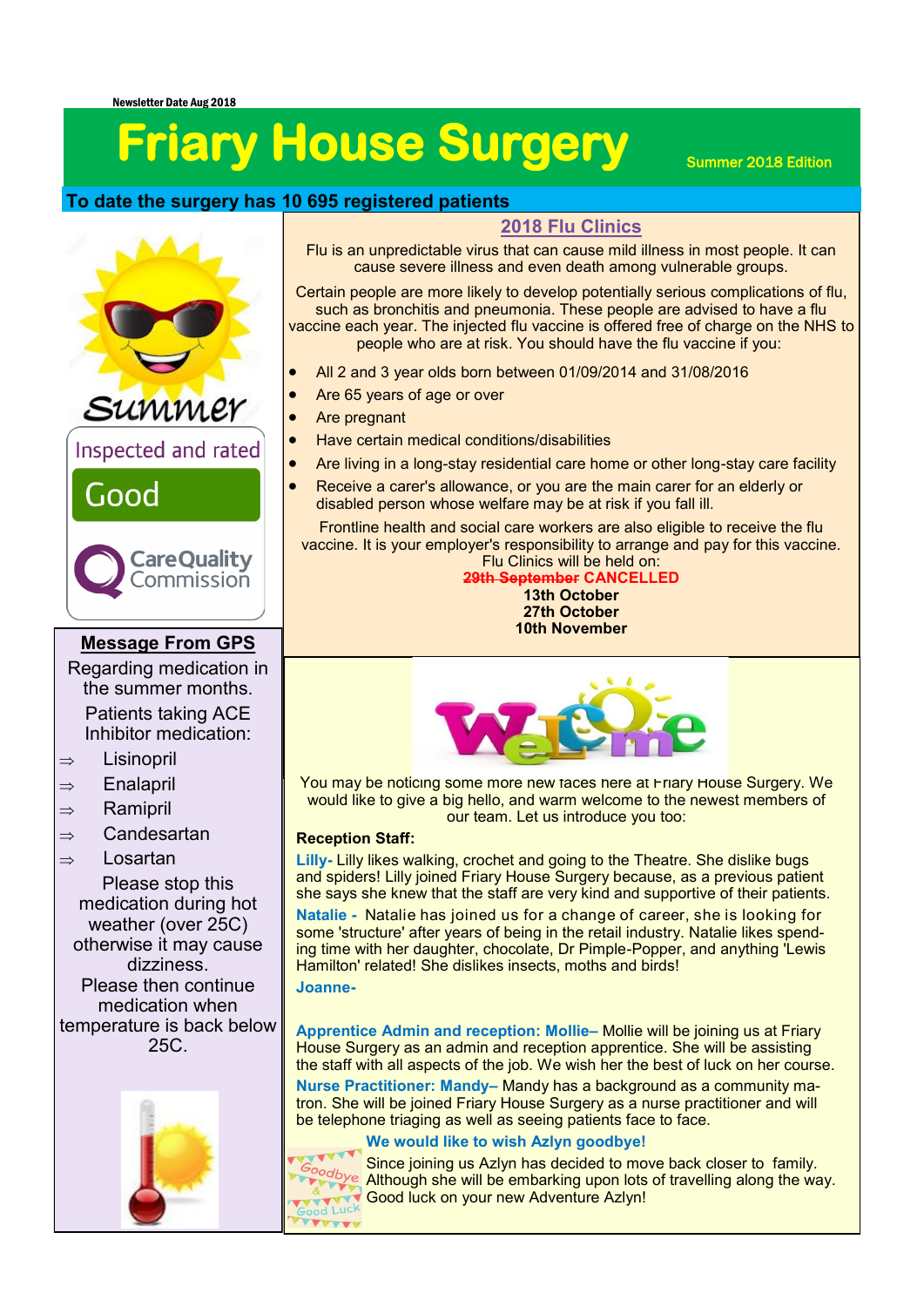# **Friary House Surgery Website**

**https://www.friaryhousesurgery.nhs.uk**



You can ac- cess our new interactive website by following the link above. You will find you can manage nearly all aspects of your health care needs.

#### **NHS 111 Online** NHS 111 online service *has launched*!

NHS 111 Online connects with the Devon Directory Service, It allows patients to get urgent healthcare online, by directing patients to the right care pathways which are available and open at the required time.

It can be accessed using a smartphone, laptop or other digital device.

You can:

- Find answers to questions about symptoms
- Find out where to get the right healthcare in your area
- Get advice on self care
- Get further advice form a nurse or doctor during a consultation.

**Access at: www.111.nhs.uk**



#### Please access our website to complete our '**NHS Friends and Family Test'**.

Your feedback will help us learn more about what you think of your experience – what you like and how you think we could improve. This will enable us to continually review the services we provide, so we can ensure we offer the best possible care to all our patients.

# **Friary House Surgery Now Has Wi-Fi**

#### **How to Connect to NHS Wi-Fi:**

- Press your settings button on your phone main screen. Wi-Fi will show as not connected.
- Press 'Not connected' to look a list of available networks.
- Where the screen shows a list of Networks look for the network called NHS Wi-Fi. Press the name NHS Wi-Fi on your screen.
- The welcome message asks you to promise to use the Internet in a safe and legal way while you are connected to NHS Wi-Fi.
- To agree to use NHS Wi-Fi safely and legally scroll through the message and press the 'Continue to the Internet' button at the bottom of the page.
- Once you have pressed the button you will be taken to an NHS web site. Select 'Done'.

#### **NHS**

#### Free Wi-Fi now available

Look up health information, download health<br>apps and browse the internet

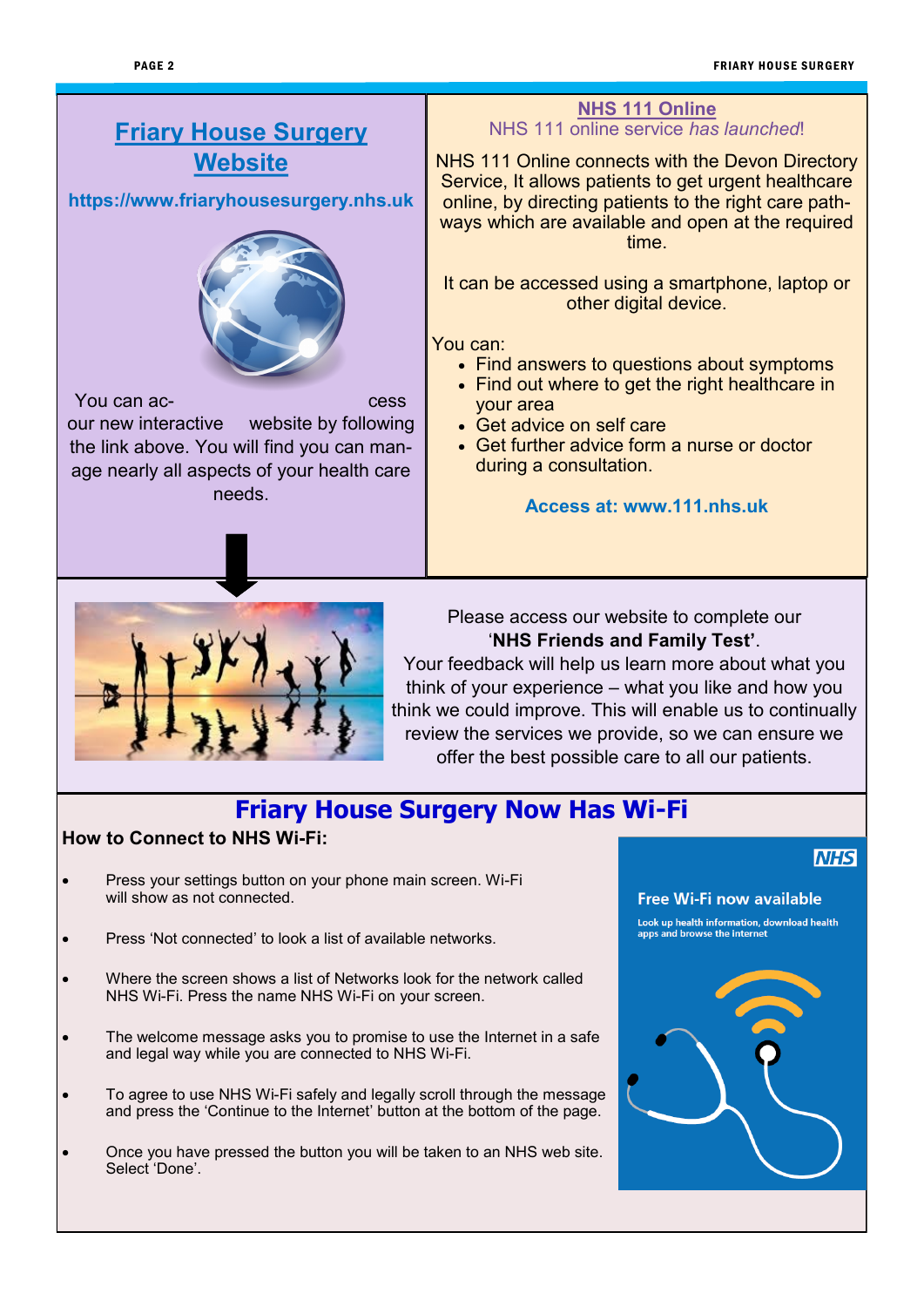Just a couple of Reminders…………….

Healthy Futures Plyme

#### **The Social Prescribing Service**

If you need any help and support for a non medical problem, you can self refer to

#### **'Healthy Futures'**

Or alternately ask a member of our clinical staff to refer you.

This support service in Plymouth is ran by the Wolseley Trust.

The Plymouth Healthy Futures Programme is a service designed to help people to overcome problems and improve their health and sense of wellbeing through accessing a range of non medical services and activities.

# **Dementia Friendly**

Friary House Surgery has been making good progress in becoming

'Dementia Friendly'.

We are still introducing new ways to help support our patients who suffer with Dementia to make their visits to the surgery as stress free as possible.

You may notice the extra signs that have already gone up to help support and guide our dementia patients.

> Next we hope to provide comforting aids to reduce any stress which they may experience during this time.



#### How can you help?

As mentioned in the previous newsletter, we would be very grateful if any keen knitters are able to create some 'twiddle muffs'.

Please ask at reception for some more information on 'twiddle muffs' and how to make them.

# **Patient Online Service**

Many patients are still not reaping the benefits of our Online Access Service. This service can help you to manage your healthcare, and can save you valuable time!

As part of the website or via the app, this service enables you to securely: look at your GP records, access latest blood/specimen results, order repeat prescriptions and cancel or book your appointments. We strongly recommend our patients register for this service.

Please speak to reception for more information or visit https://patient.emisaccess.co.uk/ to register now.

# **Bereavement Advisor**

Our bereavement advisor is still here at the practice offering 1-1 support for patients who may be struggling to come to terms with the loss of a loved one.

If you would like to see our bereavement advisor for help and support please contact a member of our Health Co-ordinator Team.